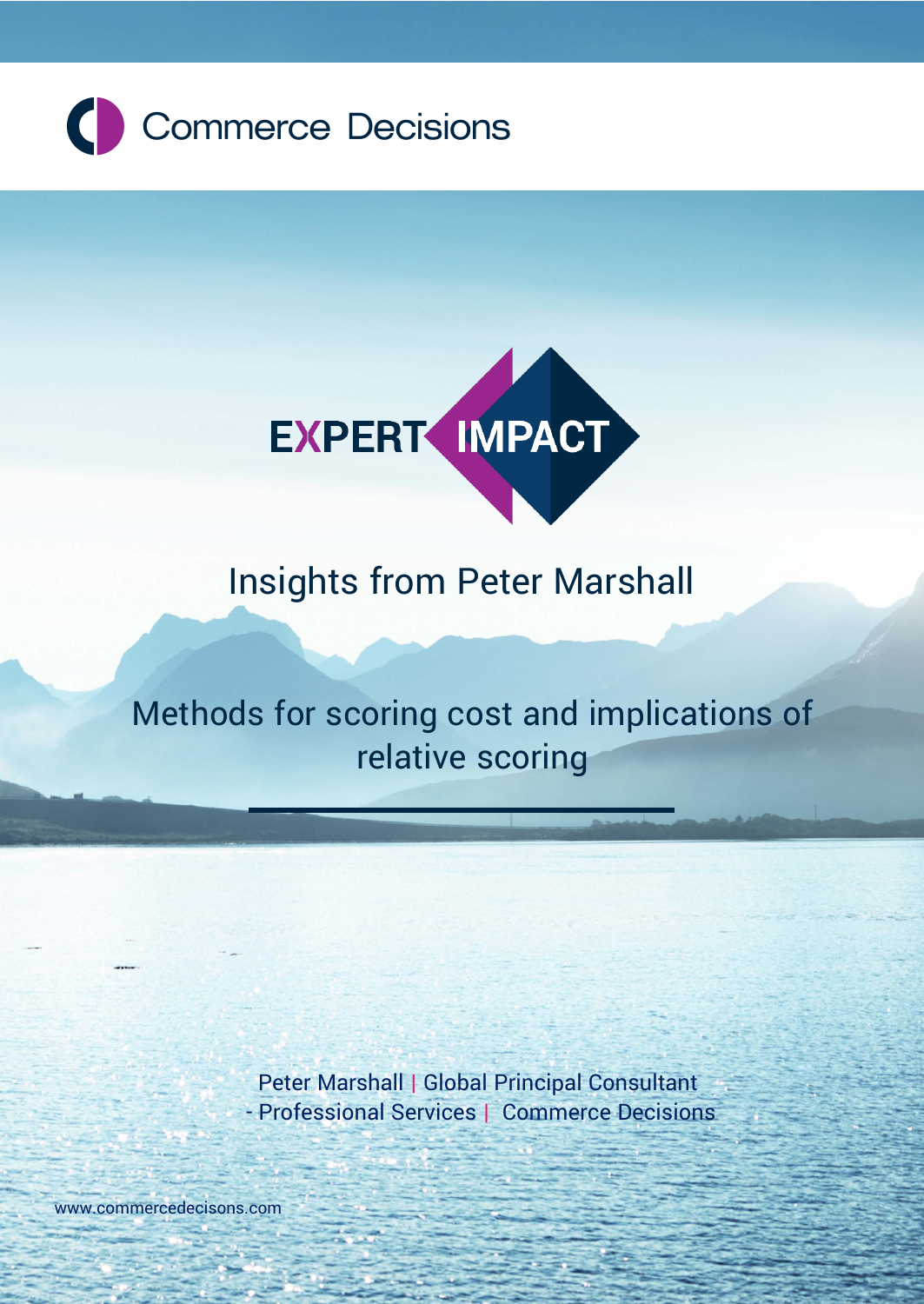## Methods for scoring cost and implications of relative scoring

My last [blog](https://commercedecisions.com/app/uploads/2022/02/Expert-Impact-Introduction-to-VFM-methods.pdf) showed that if we combine the financial and non-financial elements of a bid evaluation using a Cost criterion with a weight, we need to carefully consider how we will prevent unaffordable solutions from winning the competition. This is because if we don't allocate sufficient weight to Cost - ensuring that an extremely expensive solution loses sufficient points such that it cannot catch up even if it performs very strongly in the nonfinancial evaluation, we first need to define a maximum acceptable cost, and this can be problematic for various reasons.

Another implication of using a weighted Cost criterion is that it requires a mechanism for converting the costs of each bid - which will be measured in currency - to scores which can be combined with the non-financial scores (after the weights have been applied) to arrive at an overall score. This blog will start to explore some different options for the scoring of Cost and their implications.

There are a great many methods that can be used to convert Costs (in currency) into scores. Stilger, Siderius and Van Raaij identified 38 distinct methods for combining financial and non-financial factors and a number of different ways of scoring Cost in their paper published by the Journal of Public Procurement (Spring 2017, Volume 17; [http://www.ippa.org/images/JOPP/vol17/issue-1/Article\\_4\\_Stilger-et-al.pdf\)](http://www.ippa.org/images/JOPP/vol17/issue-1/Article_4_Stilger-et-al.pdf). This list was by no means exhaustive, but it did include most of the methods that we've seen being used by our clients. Given the range and variety of possible approaches, it wouldn't be practical or useful to try and explore all of them. But it will be useful to look at the broad categories of approaches and some of their characteristics and implications.

|                                                                                                                                                                                                                                                                                                                                                                                                                                                      |                                                                                                                                                                                                                                                                                                                  |                                                                                                                                                                                                                                                                                                                                   | 18. UEAB Medianmethode [Source: UEAB (2012)]                                                                                                                                                                       |                                                                                                                                                                                                                                                              |
|------------------------------------------------------------------------------------------------------------------------------------------------------------------------------------------------------------------------------------------------------------------------------------------------------------------------------------------------------------------------------------------------------------------------------------------------------|------------------------------------------------------------------------------------------------------------------------------------------------------------------------------------------------------------------------------------------------------------------------------------------------------------------|-----------------------------------------------------------------------------------------------------------------------------------------------------------------------------------------------------------------------------------------------------------------------------------------------------------------------------------|--------------------------------------------------------------------------------------------------------------------------------------------------------------------------------------------------------------------|--------------------------------------------------------------------------------------------------------------------------------------------------------------------------------------------------------------------------------------------------------------|
|                                                                                                                                                                                                                                                                                                                                                                                                                                                      |                                                                                                                                                                                                                                                                                                                  |                                                                                                                                                                                                                                                                                                                                   | Score, $=\frac{Q_i}{Q_{\text{water}}}W_{\text{pair}} - \frac{P_i}{P_{\text{water}}}W_{\text{Riss}}$                                                                                                                |                                                                                                                                                                                                                                                              |
| Score, $=\frac{P_{\text{per}}}{n}W_{\text{Rav}} + QW_{\text{pump}}$                                                                                                                                                                                                                                                                                                                                                                                  | 4. Based on Average Bid [Source: Water and Brochner (2006)]                                                                                                                                                                                                                                                      |                                                                                                                                                                                                                                                                                                                                   |                                                                                                                                                                                                                    |                                                                                                                                                                                                                                                              |
| 2a. Highest Bid - Lowest Bid Scoring* [Source, $\frac{F_t}{P_{\text{max}}}W_{\text{Bres}} - Q_tW_{\text{pump}}$                                                                                                                                                                                                                                                                                                                                      |                                                                                                                                                                                                                                                                                                                  | 12. Waterschap Besbautse Delta (Source: Negometrix, personal commu                                                                                                                                                                                                                                                                | 19. Pause & Wolvasedt* [Source: Pauw and Wolvasedt (2009).                                                                                                                                                         |                                                                                                                                                                                                                                                              |
|                                                                                                                                                                                                                                                                                                                                                                                                                                                      | Score, $-\frac{P_{\text{kin}}-P_1}{P_{\text{in}}-P_{\text{in}}}W_{\text{R}}+QW_{\text{bndip}}$ : 1. Maximum Price Deviation Model [Source: When and Brochuse (2006)]                                                                                                                                             | Score, $= 1 - \frac{P_1 + P_{\text{dec}}}{P_1} \Big  W_{\text{free}} + Q_1 W_{\text{prior}}$                                                                                                                                                                                                                                      | Score, $=\frac{P_{\text{thr}} - P_i}{P_{\text{cm}} - P_i}$ If $_{\text{Rov}} \approx Q_i W_{\text{(moly)}}$<br>20. Based on the Avenue Price* [Source: PSIBouw (2007)]                                             |                                                                                                                                                                                                                                                              |
| 25. Based on Bid Spread [Source: Waara and Bo, $Score_i = \left(1 - \frac{P_i}{P_{\text{max}}} \right)W_{R\text{-tot}} + Q_i W_{Q\text{-min}}$                                                                                                                                                                                                                                                                                                       |                                                                                                                                                                                                                                                                                                                  | If the price difference between the lowest bid and the 2nd lowest bid is<br>lowest bid nets \$0% of price points of the lowest bid and the score of co<br>seconding to the formula below.                                                                                                                                         | Score, = $1 - \frac{P_i - P_{\text{Rec}}}{P} W_{\text{free}} + Q_i W_{\text{pair}}$                                                                                                                                | 27. Kniper's Superformula (Source: Hans Kniper, personal communication)                                                                                                                                                                                      |
|                                                                                                                                                                                                                                                                                                                                                                                                                                                      | Score <sub>1</sub> = $\frac{P_1 - P_{\text{kin}}}{P_{\text{kin}} - P_{\text{in}}} \Pi_{\text{Rier}}^* - Q_1 \Pi_{\text{Qulity}}^*$ 6. Unley lades [Source: Negometrix, personal communication]                                                                                                                   | $Score_{i} = \left(1 - \frac{P_{i} - P_{out,loc}}{P_{out,log}}\right)W_{intra} + Q_{i}W_{guitg}$                                                                                                                                                                                                                                  |                                                                                                                                                                                                                    | Score, $=\sqrt{\frac{P_1}{P_{21}}}$ $+\left(\frac{1-Q_1}{1-Q_2}\right)^2$                                                                                                                                                                                    |
|                                                                                                                                                                                                                                                                                                                                                                                                                                                      | Founds Ib is a variant of 2s leading to exactly $\frac{1}{V}$<br>verifies to sail of an easy as possible for partial $U_i = \frac{\left(1-(Q_{hor}-Q)\frac{W_{Q,hor}}{W_{Riss}}\right)P_{har}}{R}$ . Score $_i = P_i \left( \frac{\max\left(U_1, \ldots, U_N\right)}{\max\left(U_1, \ldots, V_N\right)} \right)$ |                                                                                                                                                                                                                                                                                                                                   | 21. Based on the Lourest Price* [Source: PSIBouw (2007)]<br>Score, $=\frac{2P_{\text{per}}-P_{\text{c}}}{R}W_{\text{Rix}}+QW_{\text{pump}}$                                                                        | where n is a user-defined parameter. Post is a pre-defined reference price for the highest imaginable<br>quality. Que is a pre-defined reference quality for the lowest imaginable price. Both Poet and Que are<br>set by the buyer and known to the bidder. |
| 3. Average Scoring* [Source: Disnitri, Piga and !                                                                                                                                                                                                                                                                                                                                                                                                    | 7. Coventry City Council Hourse: Coventry City Council. URL no longer study   Score $z = p W_{\text{min}} + Q. W_{\text{max}}$                                                                                                                                                                                   | Score by Rask® Himsen: Smith (2010)<br>p is the score on price. The highest price bid earns 0 and the lowest pric<br>score. All other price scores are placed at equal increments between 0 a                                                                                                                                     | 22. Quotient Verdeling 1 [Source: Negometrix, personal communic                                                                                                                                                    | 28. PSIRouw Value Rased (Source: Negometrix, personal communication)<br>Scare, $= P - bQ$ .<br>where b is a user-defined parameter. b is set by the buyer and known to the bidder.                                                                           |
| $\label{eq:2} \begin{split} \mbox{Score}_i = & \left\{ \begin{aligned} &W_{2n\times r} + Q, W_{Qn\times r} \\ &P_{2n} - P_{i} \\ &P_{2n} - P_{2n} \\ \end{aligned} \right. \\ \mbox{We have} \begin{split} &\mbox{Var}(Q, W_{Qn\times r}) \\ &\mbox{Var}(Q, W_{Qn\times r}) \end{split} \begin{split} &\mbox{Score}_i = \frac{P_{2n\times r}}{P_i} \, W_{2n\times r} + \frac{Q_i}{Q_{2n\times r}} \, W_{Qn\times r} \\ &\mbox{E}_{i} \, \mbox{E}_{i$ |                                                                                                                                                                                                                                                                                                                  |                                                                                                                                                                                                                                                                                                                                   | Score, $=\frac{P_{kq}-P_i+P_{bq}}{p}W_{kqq}+\frac{Q_i}{Q_i}W_{q_kqq}$                                                                                                                                              |                                                                                                                                                                                                                                                              |
|                                                                                                                                                                                                                                                                                                                                                                                                                                                      | 8. European Organization for Nuclear Research (CERN) [Source: CERN Engine 14. Chen 2* [Source: Chen (2008)]                                                                                                                                                                                                      |                                                                                                                                                                                                                                                                                                                                   | 23. Quotient Verdeling 2 [Source: Negometrix, personal communic                                                                                                                                                    | 29. ISZF [Source: Negometrix, personal communication]                                                                                                                                                                                                        |
|                                                                                                                                                                                                                                                                                                                                                                                                                                                      | URL no louzer syndshiel<br>Score = $W_{2n+1}$ + 0.5 $1 - \frac{P_1}{P_1}$ + Q, $W_{0n+1}$                                                                                                                                                                                                                        | Score, $= \left[1 - 0.5 \frac{P_1}{P_1} \right] W_{\text{R}} = Q_1 W_{\text{pump}}$                                                                                                                                                                                                                                               | Score, $=\frac{2P_{\text{bar}}-P_1}{P_{\text{bar}}}W_{\text{bar}}+\frac{Q_1}{Q_1}W_{\text{bar}}$                                                                                                                   | $Score_1 = \frac{R^{true}}{R_{true}}$                                                                                                                                                                                                                        |
|                                                                                                                                                                                                                                                                                                                                                                                                                                                      |                                                                                                                                                                                                                                                                                                                  | 15. Chen 3* ISource: Chen (2008))                                                                                                                                                                                                                                                                                                 | 24. Quotient Verdeling 3 (Source: Negometrix, personal communic                                                                                                                                                    | 30. Belastingdienst S-curve* [Source: Negometrix, personal communication]                                                                                                                                                                                    |
|                                                                                                                                                                                                                                                                                                                                                                                                                                                      | 9. Tennet [Source: Negometrix, personal communication]                                                                                                                                                                                                                                                           | Score, $= \left(1 - 0.5 \frac{P_1}{P_{bar}}\right) W_{bar} + QW_{gauge}$                                                                                                                                                                                                                                                          | Score, $=\frac{P_{\text{bin}}-P_1}{P_{\text{bin}}-P_{\text{max}}}W_{\text{Rier}}+\frac{Q_1}{Q_{\text{max}}}W_{\text{(high)}}$                                                                                      | Score, = $1 - \left( \frac{1}{1 + \exp(100 \alpha (n - p))} \right)$ $dr_{\text{kin}} + Q, H'_{\text{pairs}}$                                                                                                                                                |
|                                                                                                                                                                                                                                                                                                                                                                                                                                                      | Score $_{i} = P_{i} + P_{i} \left(1 - \frac{Q_{i}}{Q_{\text{max}}}\right) \frac{W_{\text{gain}}}{W_{\text{max}}}$                                                                                                                                                                                                |                                                                                                                                                                                                                                                                                                                                   | 25. Domb & Tynr [Source: Unia Domb and Offer Tynr, personal com-                                                                                                                                                   | where a nod f are user-defined parameters, a and f are set by the buyer and known to the bidder<br>31. Kniper 1 [Source: Kniper (2009)]                                                                                                                      |
|                                                                                                                                                                                                                                                                                                                                                                                                                                                      | 10. Moscor [Source: Negonietrix, personal communication]                                                                                                                                                                                                                                                         | 16. Chen 4* [Source: Negotuetrix, personal communication]                                                                                                                                                                                                                                                                         | $\label{eq:Gc} \underbrace{Q_{\text{H}_{\text{HT}}}*\left(Q_{i}-Q_{\text{H}_{\text{HT}}}\right)\frac{H_{Q\text{mH}_{\text{H}}}}{H_{\text{H}_{\text{H}_{\text{H}}}}} }_{\text{B}_{\text{H}_{\text{H}_{\text{H}}}}}$ | Score $P_i = \frac{W_{\text{pump}}}{w} P_{\text{far}} \left( 1 - \frac{Q_{\text{far}}}{Q} \right)$                                                                                                                                                           |
|                                                                                                                                                                                                                                                                                                                                                                                                                                                      | $\label{eq:score} \begin{split} \mathcal{L}_{Score} = \left(1-\frac{P_i-P_{bot}}{P_{bot}}\right) & W_{max} + Q_i W_{noise} \quad \text{if $\frac{P_i-P_{bot}}{P_{bot}} \leq 1$} \end{split}$                                                                                                                     |                                                                                                                                                                                                                                                                                                                                   |                                                                                                                                                                                                                    | Both P <sub>hat</sub> and Q <sub>hat</sub> are set by the buyer and known to the biddex                                                                                                                                                                      |
|                                                                                                                                                                                                                                                                                                                                                                                                                                                      | athenetic<br>$Q,W_{Ooulou}$                                                                                                                                                                                                                                                                                      | Score = $\left \sum_{S \in \text{pre}, \mu} \frac{\log \left(\frac{P_i}{P_{\text{free}}}\right)}{\log (1)}\right  W_{\text{R},\mu} + Q_i W_{\text{pump}}$ = $\theta' \left 1 - \left \sum_{S \in \text{OPE}, \mu} \frac{P_i}{P_{\text{free}} \cdot W_{\text{R},\mu}} + \frac{Q_{\mu \mu \text{J/m}}}{Q_i} W_{\text{pump}}\right $ |                                                                                                                                                                                                                    | 32 Kniper 2 [Source: Kniper (2009)]<br>$Score_1 - \frac{P_1}{P_1}$                                                                                                                                                                                           |
|                                                                                                                                                                                                                                                                                                                                                                                                                                                      | 11. Scottish Government [Souce: Scottish Government]<br>Score, = $\left(0.5 - \frac{P_i - P_{\text{avg}}}{P_{\text{avg}}} \right) W_{\text{prior}} + Q_i W_{\text{prior}}$                                                                                                                                       |                                                                                                                                                                                                                                                                                                                                   | Both P <sub>hettia</sub> and Q <sub>hettia</sub> are set by the buyer and known to the biddes                                                                                                                      |                                                                                                                                                                                                                                                              |
|                                                                                                                                                                                                                                                                                                                                                                                                                                                      |                                                                                                                                                                                                                                                                                                                  | where i is a user-defined parameter. Formula 16 is a general case of for<br>17. USAB IL Formel (Source: USAB (2012))                                                                                                                                                                                                              |                                                                                                                                                                                                                    | 33. Kniper 3 [Sonror: Kniper (2009)]<br>Score, = $\left(2-\frac{P_t}{R}\right)W_{Btx}+\left(\frac{Q_t}{Q}\right)W_{Bwty}$                                                                                                                                    |
|                                                                                                                                                                                                                                                                                                                                                                                                                                                      |                                                                                                                                                                                                                                                                                                                  | Score, $=\frac{Q_{\text{Rec}}P_{\text{Rec}}}{n}W_{\text{R}+\text{ce}} + QW_{\text{Q} \text{adip}}$                                                                                                                                                                                                                                |                                                                                                                                                                                                                    | Both P <sub>hat</sub> and Q <sub>hat</sub> are set by the buyer and known to the bidde                                                                                                                                                                       |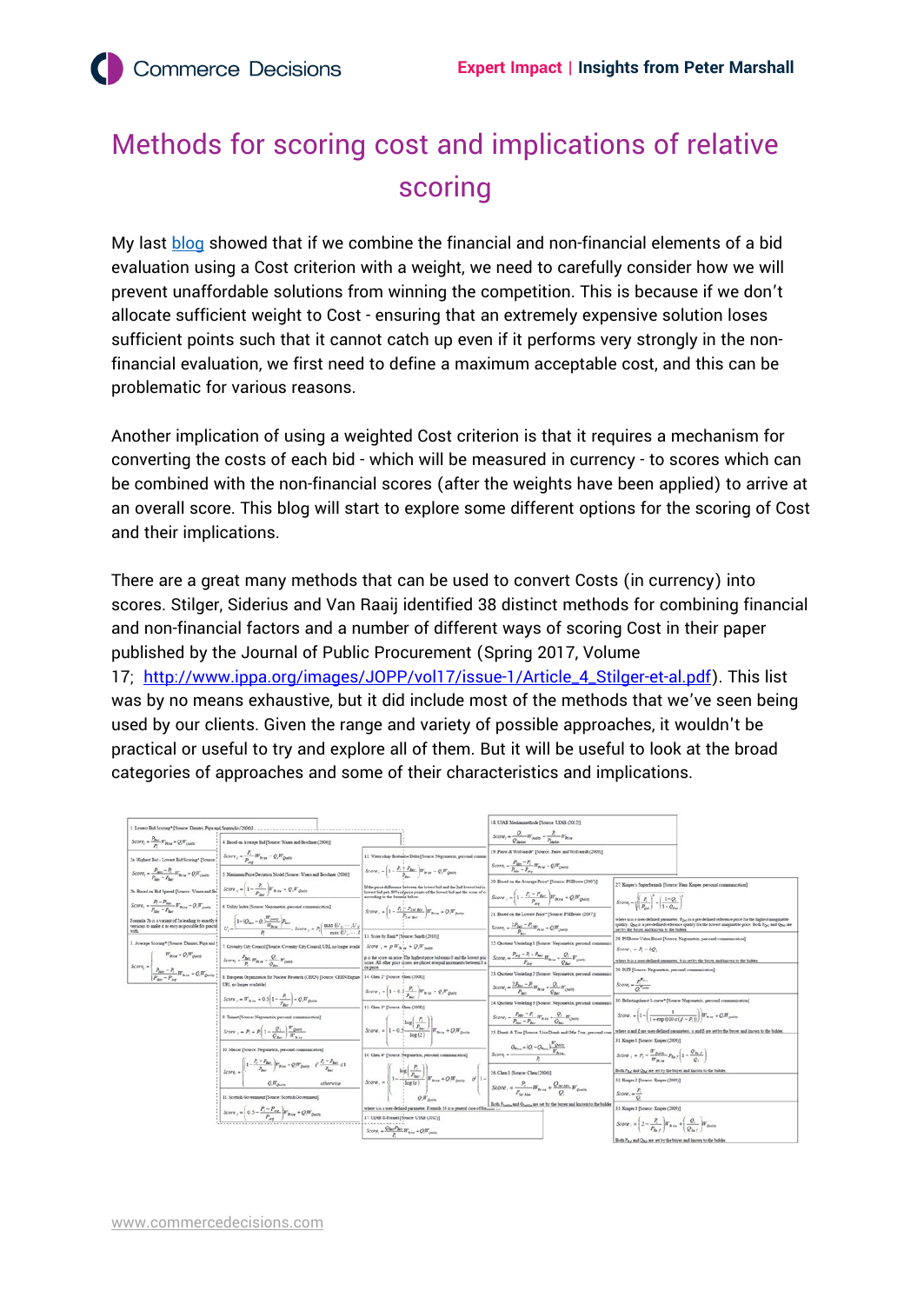**Commerce Decisions** 

One major difference between cost scoring methods is whether they score a pre-determined range of costs (we call this *absolute* scoring because it doesn't depend on the costs of the bids that are submitted) or whether the range of costs they score is determined after the bids are received and is based on the costs of the bids (we call this *relative* scoring). A commonly used relative cost scoring function gives full marks to the cheapest bid and a proportional score to others that are more expensive - so a bid that is twice as expensive as the cheapest gets half the marks. Another relative cost scoring function gives full marks to the cheapest and zero marks to any bid that costs twice the cheapest or higher.



The use of any type of relative scoring method comes with significant implications. If the cost scoring function is not going to be determined until after the bids are received, it stands to reason that the buyer will not know at the time they issue their invitation documentation how they will end up scoring (and therefore how much they value) differences in cost between bids. It also stands to reason that bidders cannot know at the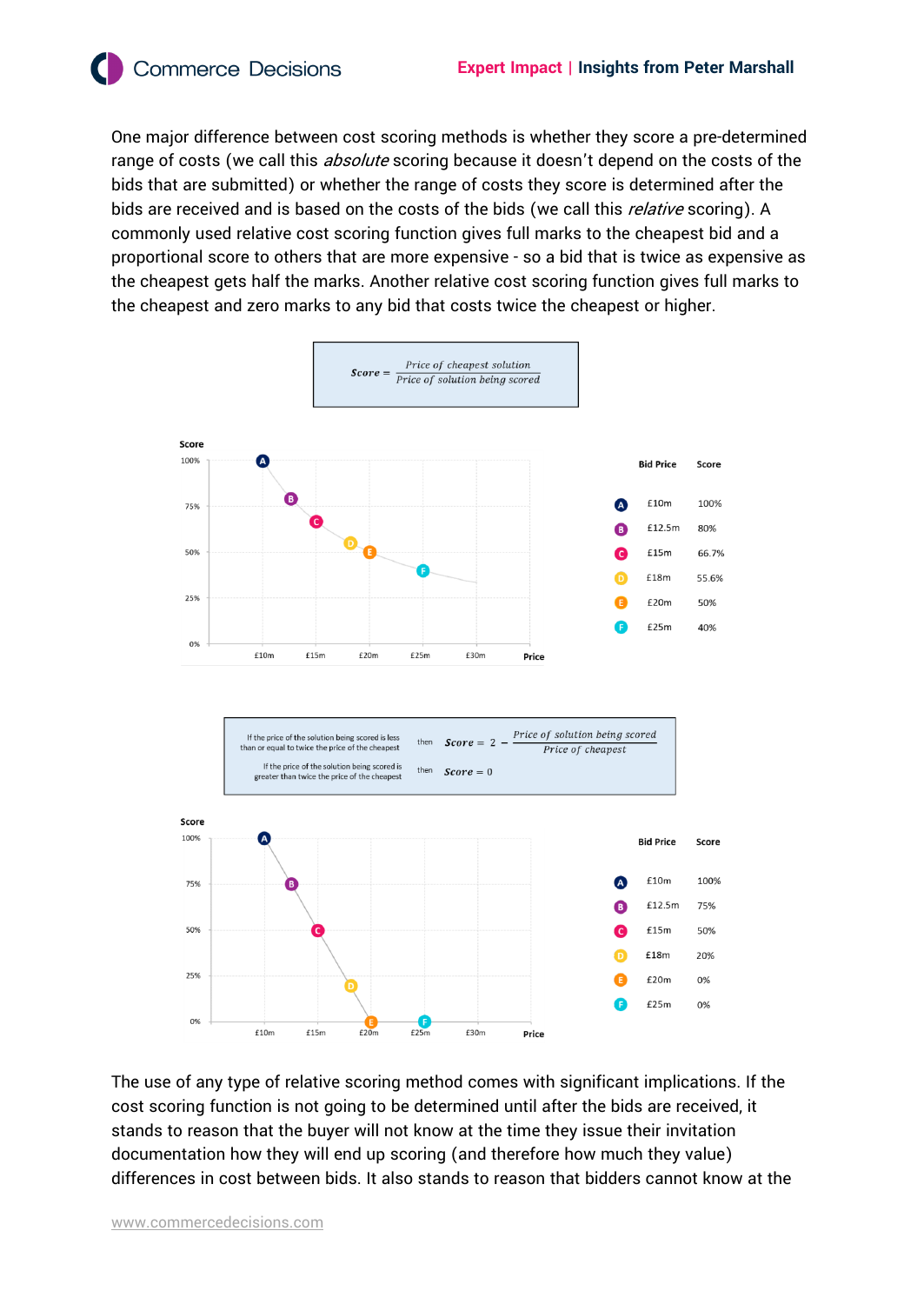time they submit their tenders how much their customer will value cheaper or more expensive solutions they could put forward. The implication of this is that bidders may not be able to work out which of their options is the best to offer to their potential customer and the buyer may not be able to work out in advance which of two solutions is better that the other.

#### **Let's look at an example to show this in action.**

**Commerce Decisions** 

Let's suppose that we are running a competition where the technical criteria are weighted 60% and cost is weighted 40%. We receive three bids and evaluate them technically. The three bids with their technical scores (out of 60) and their prices are shown below.



Now let's suppose that we have chosen to use the relative cost scoring method using the formula below, that gives top marks to the cheapest and a proportional score to the rest.

> Price of cheapest solution Price of solution being scored

We can now score the prices of each solution (out of the 40 points that have been allocated to price) and calculate the overall scores.

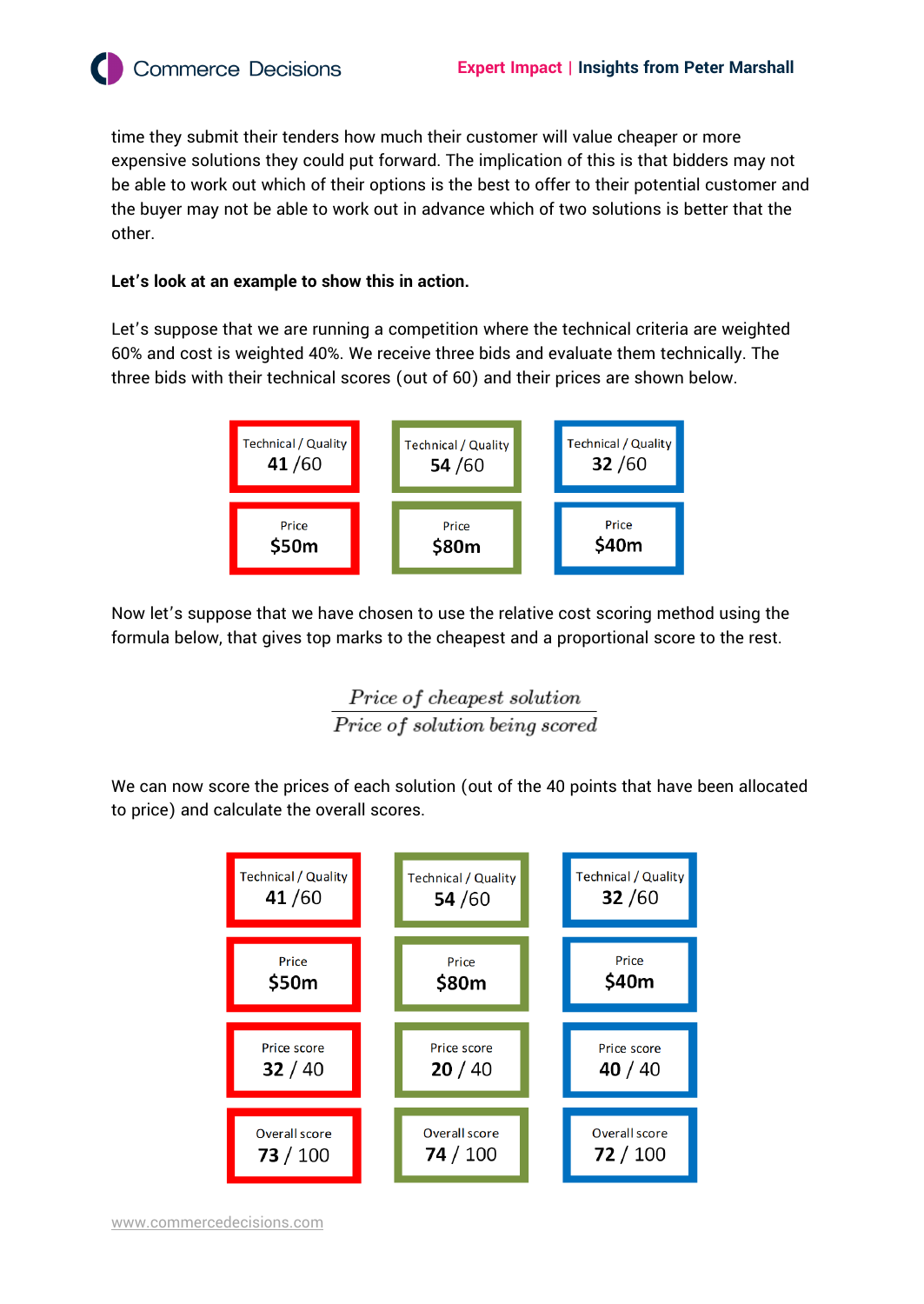**Commerce Decisions** 

We find that our **green** bid has won the competition, beating both green and blue.

But now let's explore what happens if the blue bid was never submitted or is withdrawn. (This may appear academic or very unlikely, but bear with me for now and it'll become clear why this is an issue.)

Now we only have these two bids  $-$  and it's important to note they are exactly the same solutions as before.



Again, we can use our published cost scoring function to score the prices and calculate an overall score.



Now we find that the **red** bid has won the competition and has won against green!

Let's think about this for a moment.

[www.commercedecisions.com](http://www.commercedecisions.com/) From the buyer's perspective, at the time we published the invitation (including the scoring method) we could not know whether a red solution was better than a green solution, or a green solution was better than a red solution. It depends on whether we get offered a blue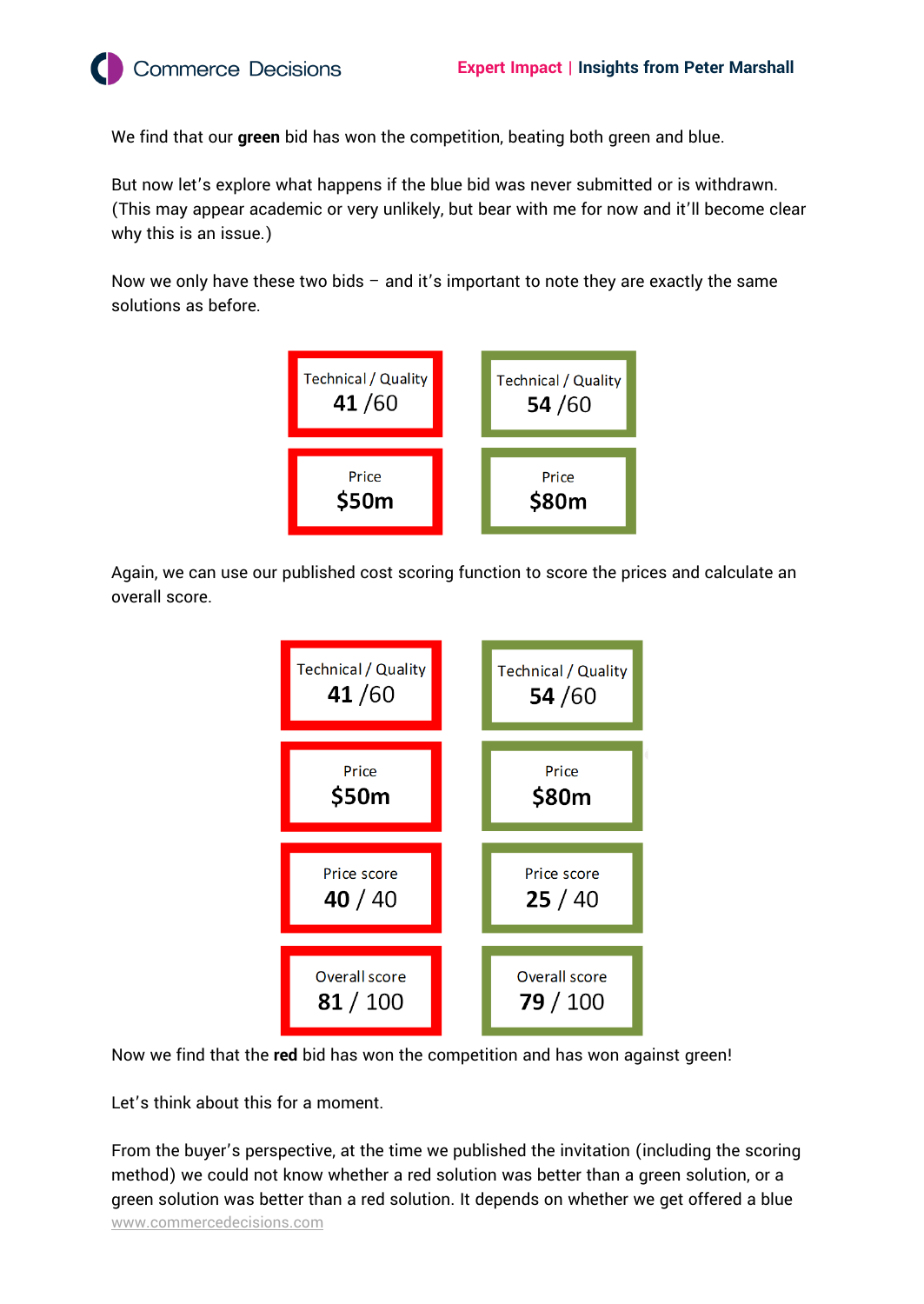solution – which was never going to win anyway! So, the winner of the competition is not determined by our preference for which of red and green is a better solution  $-$  it's determined by the solutions that bidders choose to offer.

Let's also consider the bidders' perspective. OK, they cannot know for sure how their solution will be scored, which doesn't sound too bad (from a buyer's perspective). But they also might not know which is their best solution to bid with. Imagine that the red and blue solutions where actually two different options that a single bidder was trying to choose between to offer to the buyer. They cannot know in advance which is better, and their choice will be informed by a combination of intelligence about their competitors and game theory analysis.

So, what the buyer ends up receiving from each bidder is a solution determined partly by guesswork and game theory that may not be their best solution to the buyer's requirement. Then the buyer chooses one of those as the winner in a way that means it's possible that under different circumstances red may beat green or green may beat red.

Although the example above is based on a particular relative cost scoring method, the same effect can be demonstrated in *any* relative scoring method, whether it's applied to cost or technical. So other relative cost scoring methods, such as comparing costs to an average, also come with the same implications.

In my next blog I'll continue to look at different types of cost scoring method and examine the difference between linear and non-linear methods.

>>Find out more on our [website](https://commercedecisions.com/) or get in touch with the team [here.](https://commercedecisions.com/contact/)